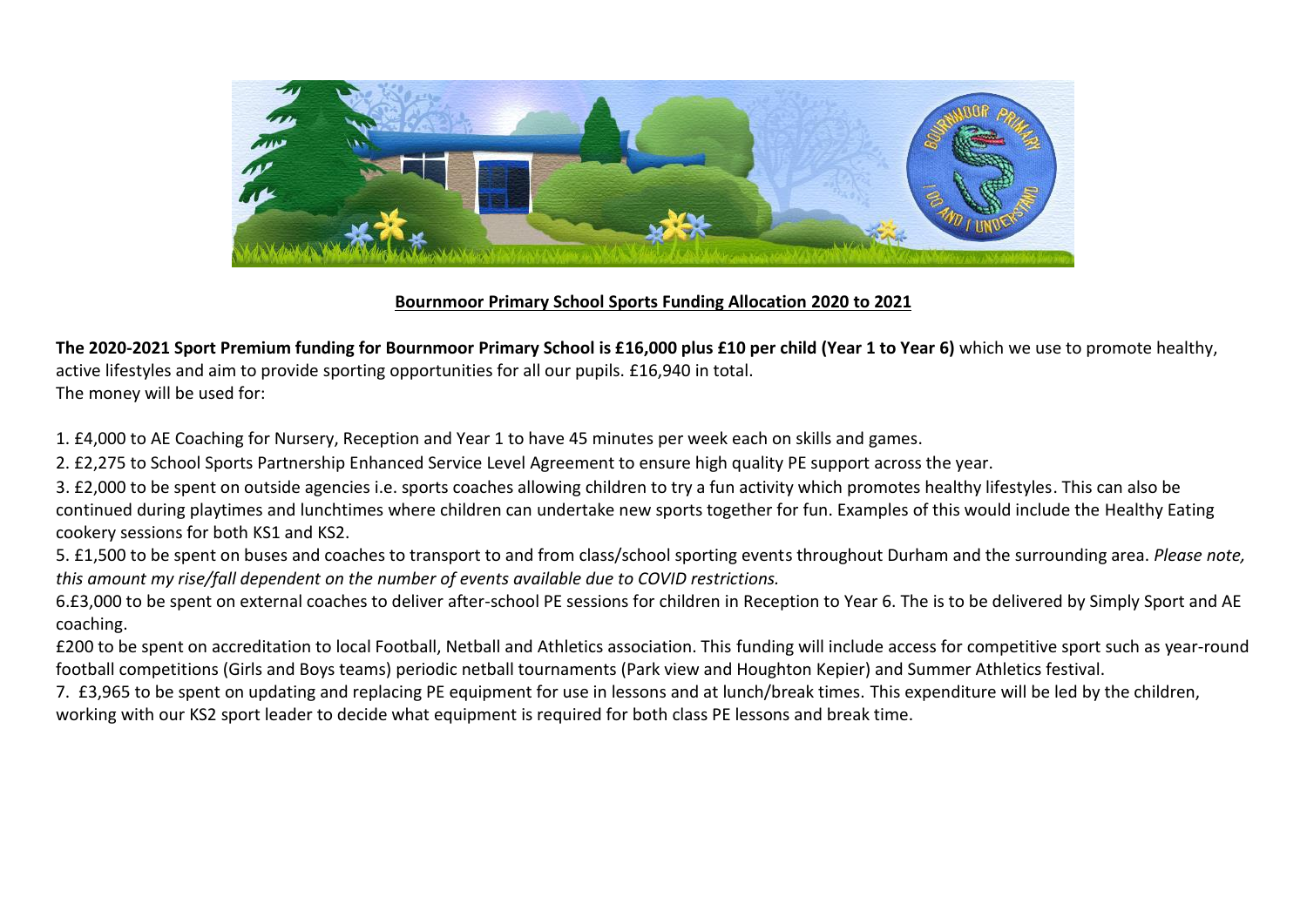| Rationale                                              | <b>Expenditure</b>               | Impact                                                                                                                                                                                                                                                                                                                                                                                                     | Cost                |
|--------------------------------------------------------|----------------------------------|------------------------------------------------------------------------------------------------------------------------------------------------------------------------------------------------------------------------------------------------------------------------------------------------------------------------------------------------------------------------------------------------------------|---------------------|
| <b>School Sports Partnership</b>                       | Buy into the Durham School       | Pupils will be encouraged to become sports leaders through SSP                                                                                                                                                                                                                                                                                                                                             | £2,275 for the full |
| <b>Bronze Service agreement</b>                        | Sports Partnership               | training for our Schools Sports Organising Crew (SSOC). They can use                                                                                                                                                                                                                                                                                                                                       | range of services   |
| to be used to ensure high                              |                                  | these skills in particular in Fit for Life week via intra-competitions that                                                                                                                                                                                                                                                                                                                                | provided across the |
| quality PE support across                              |                                  | will also be organised through the Durham SSP.                                                                                                                                                                                                                                                                                                                                                             | academic year 2020- |
| the year                                               |                                  | The SSP SLA amount has been negotiated to include staff CPD and<br>access to all competitive sporting events on offer in the academic year.<br>This is as a result of the school sourcing outstanding coaching sessions<br>through AE coaching and Simply Sport.                                                                                                                                           | 2021                |
|                                                        |                                  | Remote support was provided by the SSP during the Covid 19 pandemic<br>which allows teachers to delivery high quality PE sessions remotely.<br>Online coaching sessions, drills and team games were provided which<br>could also be utilised by teachers with key workers + children in school.                                                                                                            |                     |
| To provide high quality                                | AE Coaching Monday               | 100% of N, R and Y1 pupils will have access to high quality coaching.                                                                                                                                                                                                                                                                                                                                      | £4,000 for the      |
| football coaching skills to N                          | morning                          | Gross motor skills will develop in these sessions. All pupils will be given                                                                                                                                                                                                                                                                                                                                | academic year       |
| and Y1 to develop their co-<br>ordination, balance and | 45 mins Nursery                  | opportunities to work individually and in small teams to build strength<br>and stamina.                                                                                                                                                                                                                                                                                                                    |                     |
| strength                                               | 45 mins Reception                |                                                                                                                                                                                                                                                                                                                                                                                                            |                     |
|                                                        | 45 mins Year 1<br>45 mins Year 2 | AE coaching will also provide a number of sessions from the Spring term<br>onwards. This will provide children from R to Y6 with a wide range of<br>sports sessions with professionally training coaches, for example, AE<br>coaching is now in the position to deliver tailored gymnastics and dance<br>sessions (teachers also have the opportunity to up-skill from these<br>sessions should they wish) |                     |
|                                                        |                                  | Due to restrictions in place, AE coaching was not utilised during the<br>pandemic and academic year 2020-21. This funding allocation is<br>planned to be carried forward to supplement the PE catch up<br>curriculum when children return in the 2021-22 school year.                                                                                                                                      |                     |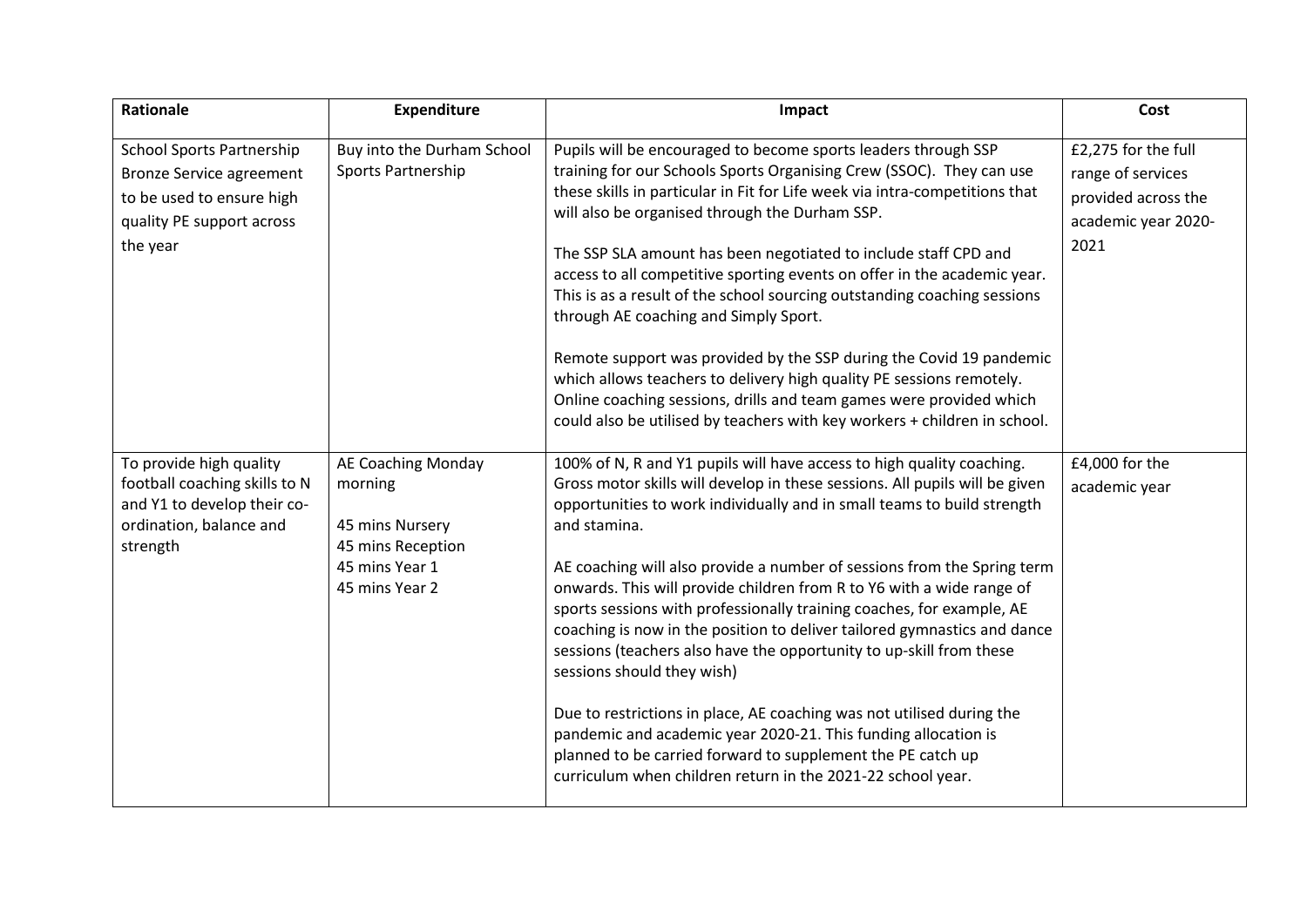| To provide outside agencies<br>to allow all pupils to access<br>a fun, healthy sport                                                                        | Purchase provision across<br>the whole school for<br>Nursery to Year 6                                                                                                   | Children will be taught how to complete a range of fun activities. Pupils<br>can then continue this at home if they wish to experience a fun, healthy<br>activity. An example of this will include a whole school healthy eating<br>day with cooking classes, lifestyle choices and recipe ideas.<br>Due to restrictions in place, coaching was not utilised during the<br>pandemic and academic year 2020-21. This funding allocation is<br>planned to be carried forward to supplement the PE catch up<br>curriculum when children return in the 2021-22 school year.  | $£2,000$ for the<br>academic year |
|-------------------------------------------------------------------------------------------------------------------------------------------------------------|--------------------------------------------------------------------------------------------------------------------------------------------------------------------------|--------------------------------------------------------------------------------------------------------------------------------------------------------------------------------------------------------------------------------------------------------------------------------------------------------------------------------------------------------------------------------------------------------------------------------------------------------------------------------------------------------------------------------------------------------------------------|-----------------------------------|
| To provide professional<br>transport to and from<br>sporting events throughout<br>the year (majority of this<br>will be utilised within the<br>Summer term) | Coach and bus transport to<br>and from events to provide<br>all children with access to<br>high quality, competitive<br>sport across a range of<br>different disciplines | The school will fund travel to and from sporting events to enable access<br>for all children to all sporting events.<br>School attended no external sporting events due to Covid 19<br>restrictions. As stated in the original budget allocation, this was an<br>anticipated issue and the funding allocation will be brought forward to<br>assist with PE delivery in the new academic year.                                                                                                                                                                            | £1,500 across the<br>school year. |
| Professional coaching or<br>after-school clubs                                                                                                              | Provide weekly sessions<br>after-school for external<br>coaches to work with<br>children on a range of sports<br>such as Dodgeball and<br>Gymnastics.                    | Plans are in place to deliver the following after-school clubs in addition<br>to the breakfast sports club delivered on a Monday morning by AE<br>coaching.<br>Gymnastics<br>$\bullet$<br>Dance<br>$\bullet$<br>Multi-sports<br>$\bullet$<br>Cricket<br>$\bullet$<br><b>Athletics</b><br>$\bullet$<br>Due to restrictions in place, coaching was not utilised during the<br>pandemic and academic year 2020-21. This funding allocation is<br>planned to be carried forward to supplement the PE catch up<br>curriculum when children return in the 2021-22 school year. | £3,000                            |
| Allow children to compete<br>against local schools in a<br>range of activities                                                                              | Buy into Chester-le-Street<br>Football Association, Netball<br>league and Chester le Street<br><b>Athletics Association</b>                                              | Children will be given the opportunity to compete in a range of sports,<br>including, but not limited to: football, netball and athletics. This is to<br>prepare children for the application of skills learned throughout their<br>time at primary school and experience a more competitive level when<br>in secondary education.                                                                                                                                                                                                                                       | £200                              |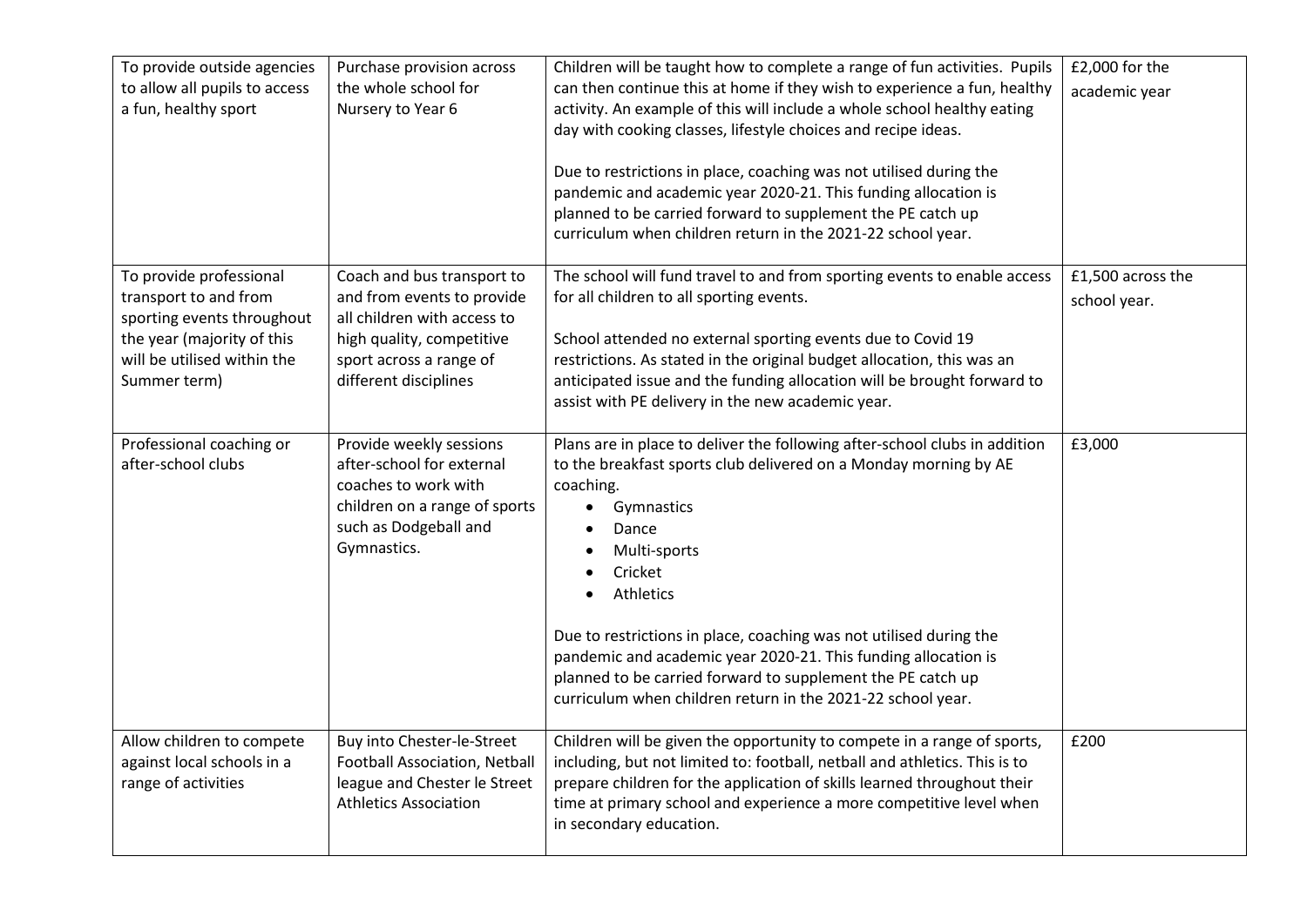|                                                                                                                                               |                                                                                                                                     | External school leagues for netball and football did not go ahead in<br>2020-21, as such, this funding remains in place for the next academic<br>year should the requirement to compete remain.                                                                                                                                                                                                          |        |
|-----------------------------------------------------------------------------------------------------------------------------------------------|-------------------------------------------------------------------------------------------------------------------------------------|----------------------------------------------------------------------------------------------------------------------------------------------------------------------------------------------------------------------------------------------------------------------------------------------------------------------------------------------------------------------------------------------------------|--------|
| Replace equipment to<br>ensure teachers, apprentice<br>and dinner staff have the<br>correct, suitable equipment<br>to deliver active sessions | Utilise the carry-over from<br>previous year to replace old<br>equipment, as well as<br>purchase school bibs for<br>external events | New equipment will allow teachers and staff to maintain the high level<br>of PE delivery across the school, building on the success of the previous<br>year. Recommendations have been taken from external coaches to<br>increase the breadth of equipment on offer, for example, new multi-<br>purpose nets will be purchased to enable the teaching of net/wall<br>games such as tennis and badminton. | £3,965 |
|                                                                                                                                               |                                                                                                                                     | Our EYFS outdoor area will also be updated with the addition of new<br>equipment including bikes and scooters. PE lead and EYFS lead to create<br>a plan to future proof the EYFS outdoor space to utilise the carry over<br>amount from the previous academic year.                                                                                                                                     |        |
|                                                                                                                                               |                                                                                                                                     | PE resources have been updated. For example, new footballs purchased<br>as lunchtime and after school sessions are planned in the next<br>academic year and additional equipment will allow us to give the<br>opportunity to all KS2 children, including Year 3 and Year 4.                                                                                                                              |        |
|                                                                                                                                               |                                                                                                                                     | Additional sensory equipment has been purchased to more closely<br>match the individual needs of children in our EYFS provision. This has<br>allowed tailored SEN support plans to be created to specifically meet<br>the needs of children as they begin school.                                                                                                                                        |        |
|                                                                                                                                               |                                                                                                                                     | Worn and tired equipment has been replaced, ensuring that the profile<br>of PE remains high and teachers have the tools to deliver quality PE<br>sessions that engage and interest all children.                                                                                                                                                                                                         |        |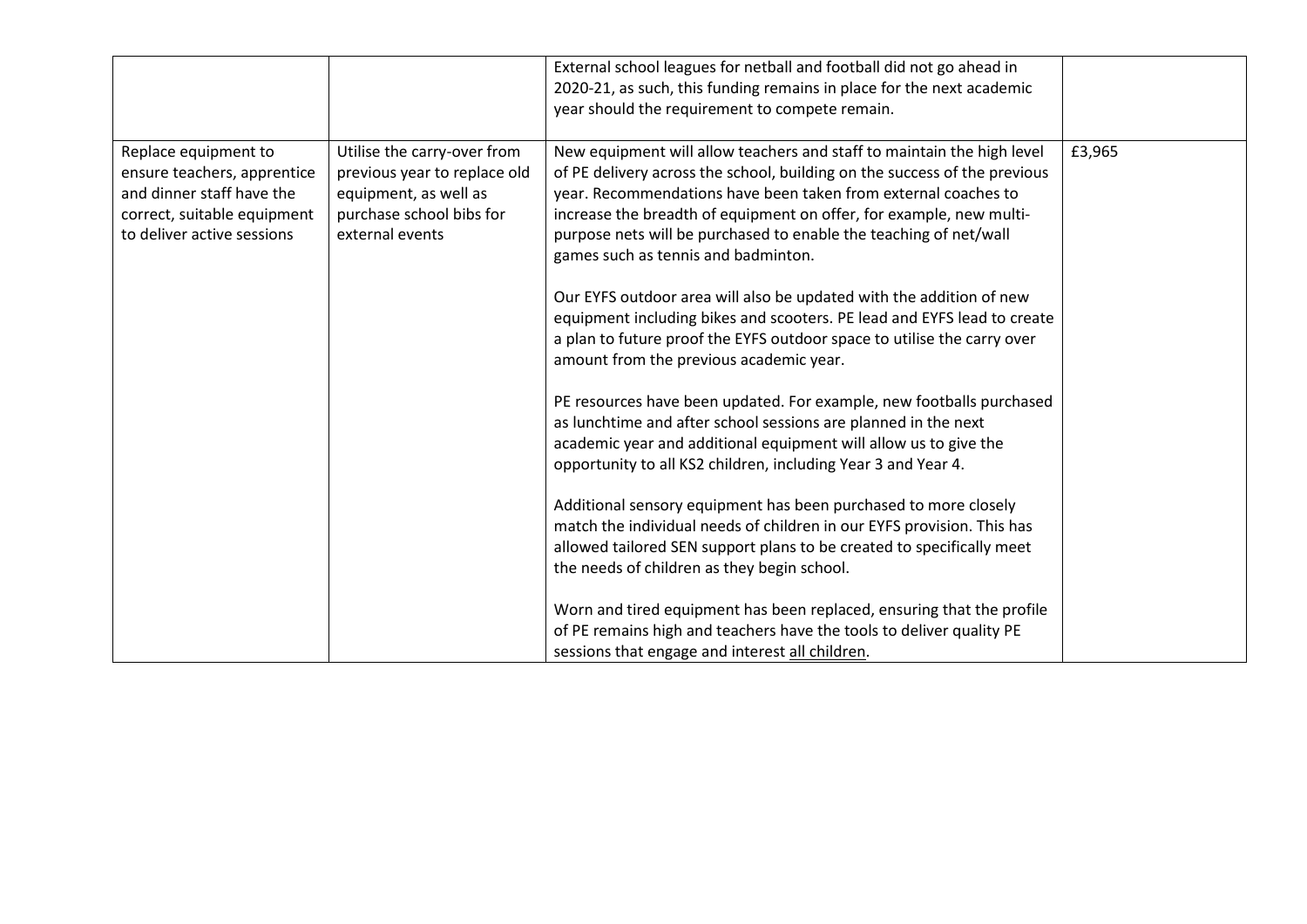# **Other ways in which we promote healthy lifestyles at Bournmoor Primary School:**

| <b>Rationale</b>                                                                                                    | Expenditure                                                                                                                                                                                                                      | Impact                                                                                                                                                                                                                                                                                                                                                                                                                                                                                                          | Cost    |
|---------------------------------------------------------------------------------------------------------------------|----------------------------------------------------------------------------------------------------------------------------------------------------------------------------------------------------------------------------------|-----------------------------------------------------------------------------------------------------------------------------------------------------------------------------------------------------------------------------------------------------------------------------------------------------------------------------------------------------------------------------------------------------------------------------------------------------------------------------------------------------------------|---------|
| To utilise teachers' skills<br>developed through Sports<br>Premium Funding training in<br>the previous school year. | Staff time used to enhance<br>PE delivered in school<br>through extra-curricular<br>activities or curricular time                                                                                                                | Primary football CPD delivered by the FA upskilled teaching staff to<br>provide in school football club and high quality training provision.<br>Weekly football coaching provided by one of our teachers to ensure<br>that pupils in Y4, 5 and 6 have the opportunity to develop their abilities.<br>Teaching skills were developed in the Durham PE courses.<br>Utilising the skills developed by our previous PE apprentice to up-skill<br>our current HLTA through developing understanding of PE across the | No cost |
|                                                                                                                     |                                                                                                                                                                                                                                  | key stages. Observations of sessions and training is in place to improve<br>this delivery.                                                                                                                                                                                                                                                                                                                                                                                                                      |         |
| Links beyond school are<br>developed which allow<br>sustainable healthy lifestyle<br>choices                        | More Able pupils who leave<br>Year 6 are able to further<br>develop skills taught in<br>Primary                                                                                                                                  | 100% of children from Nursery to Year 6 will be able to take part in<br>team and individual events in which they will have the opportunity to<br>develop skills and understanding of sport and healthy living.                                                                                                                                                                                                                                                                                                  | No cost |
| Links beyond school are<br>developed which allow<br>accessible competitive<br>sporting opportunities                | Links with Bournmoor<br><b>Cricket Club and Bournmoor</b><br><b>Tennis Club</b>                                                                                                                                                  | 100% of children will be given the opportunity to develop their cricket<br>and tennis skills in the correct environment and with the correct<br>equipment.                                                                                                                                                                                                                                                                                                                                                      | No cost |
| To increase the range and<br>scope of club links                                                                    | Work closely with local<br>football and Netball teams<br>(Washington AFC and Vixens<br>Netball) to develop a<br>pathway for competitive<br>sport to be continued as<br>Year 6 children look to move<br>on to Secondary education | The school's PE coordinator will work closely with local clubs to develop<br>the links we provide for 100% of children from R to Year 6.<br>Building on previous year's successes in both netball and football, we<br>will look to further develop these club links to strengthen the drive and<br>ambition held by children in KS2.                                                                                                                                                                            | No cost |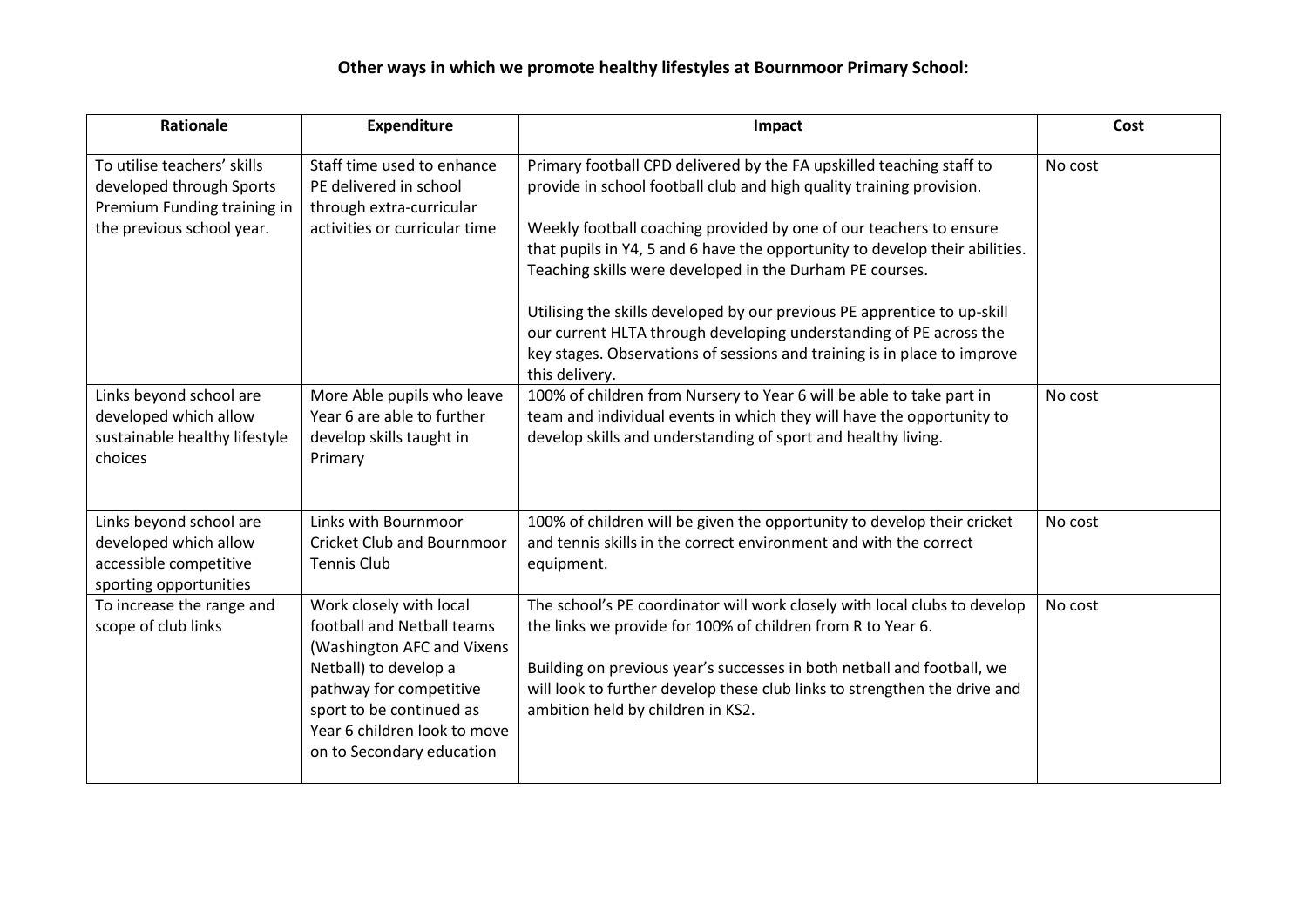#### **Key Guidance and Allocation Notes**

### *What is Sport Premium?*

Schools receive PE and sport premium funding based on the number of pupils in years 1 to 6

In most cases, we (DfE) determine how many pupils in school attract the funding using data from the January 2020 school census.

Schools with 16 or fewer eligible pupils receive £1,000 per pupil.

Schools with 17 or more eligible pupils receive £16,000 and an additional payment of £10 per pupil.

Maintained schools, including PRUs and general hospitals, do not receive funding directly from DfE.

They give local authorities PE and sport premium funding for maintained schools in 2 separate payments. Local authorities receive:

7/12 of your funding allocation on October 2020

5/12 of your funding allocation on April 2021

#### *How to use the PE and sport premium*

Schools must use the funding to make additional and sustainable improvements to the quality of PE and sport you offer.

This means that you should use the premium to:

- $\circ$  Develop or add to the PE and sport activities that your school already offers
- $\circ$  Build capacity and capability within the school to ensure that improvements made now will benefit pupils joining the school in future years
- $\circ$  There are 5 key indicators that schools should expect to see improvement across:
- $\circ$  The engagement of all pupils in regular physical activity the Chief Medical Officer guidelines recommend that all children and young people aged 5 to 18 engage in at least 60 minutes of physical activity a day, of which 30 minutes should be in school
- o The profile of PE and sport is raised across the school as a tool for whole-school improvement
- o Increased confidence, knowledge and skills of all staff in teaching PE and sport
- $\circ$  Broader experience of a range of sports and activities offered to all pupils
- $\circ$  Increased participation in competitive sport

# *For example, you can use your funding to:*

- o Provide staff with professional development, mentoring, training and resources to help them teach PE and sport more effectively
- $\circ$  Hire qualified sports coaches to work with teachers to enhance or extend current opportunities
- $\circ$  Introduce new sports, dance or other activities to encourage more pupils to take up sport and physical activities
- o Support and involve the least active children by providing targeted activities, and running or extending school sports and holiday clubs
- o Enter or run more sport competitions
- o Partner with other schools to run sports activities and clubs
- o Increase pupils' participation in the School [Games](https://www.gov.uk/government/policies/getting-more-people-playing-sport/supporting-pages/the-school-games)
- o Encourage pupils to take on leadership or volunteer roles that support sport and physical activity within the school
- $\circ$  Provide additional swimming provision targeted to pupils not able to meet the swimming requirements of the national curriculum